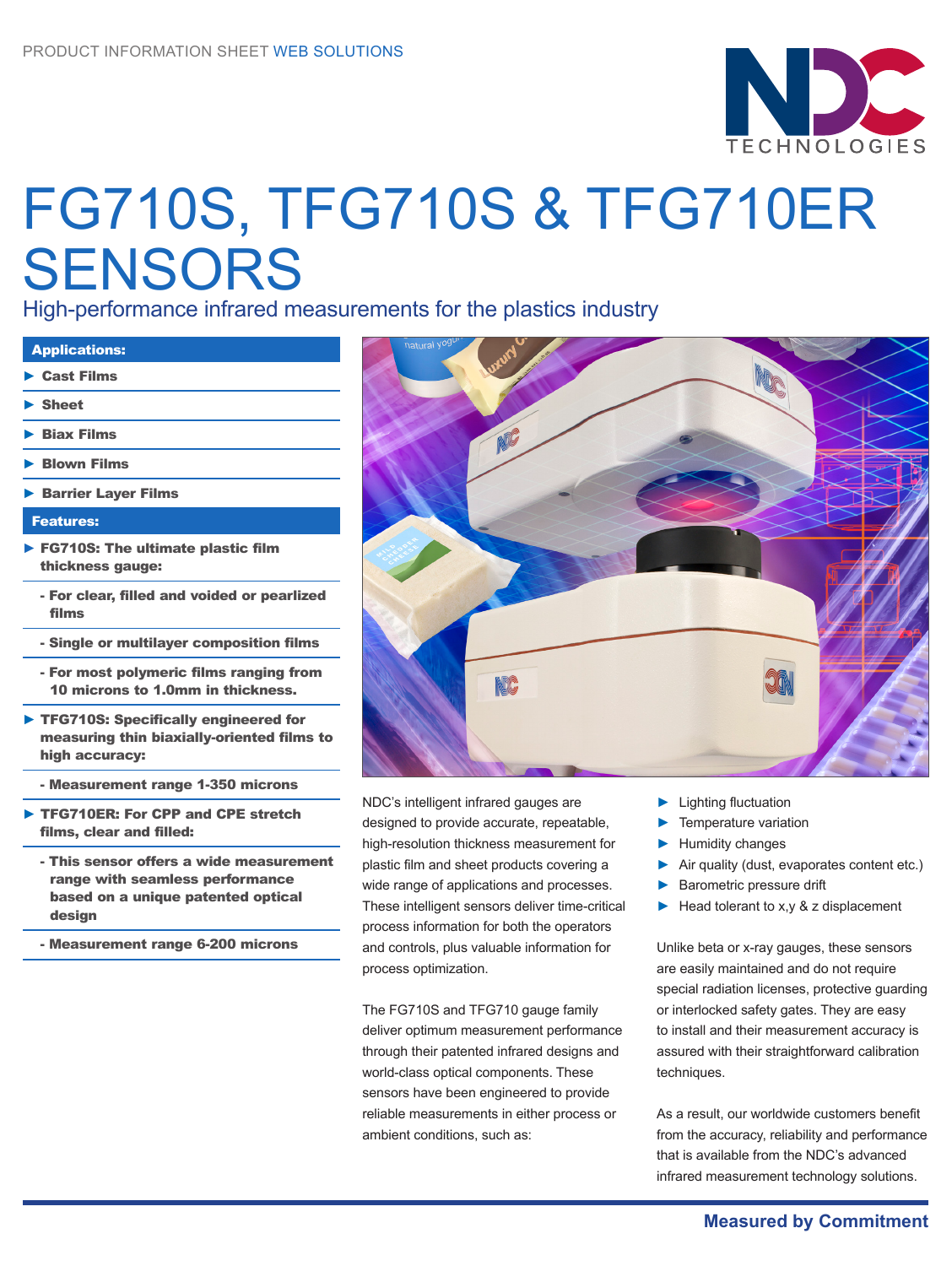### FG710S: Infrared Optical Thickness Measurement for Clear, Filled and Voided or Pearlized Films

### **FG710S Overview**

The FG710S infrared sensor provides direct thickness measurement of clear, filled and voided or pearlescent films. This new optical sensor addresses the issue of measuring the thickness of voided films and materials that exhibit density variation. This is especially important in the TDO section where non-uniform stretching and the cross-web voiding "gradient" create density differences within the product. The FG710S addresses this challenge with its patented optical design, selection of discrete near infrared wavelengths and powerful sensor algorithms that combine to directly measure the true thickness of voided films.

Battery separator film and porous breathable cast film thickness can also be measured directly using this infrared technology. The unique infrared thickness measurement capability of the FG710S helps produce unrivalled flat film and rolls for products over 10 microns.



### **Barrier Layer and Blown Film Measurement**

FG710S can also measure individual components in a coextruded film including the the total thickness of PET, PP/PE, PS, PVC, EVOH, PMMA, PA and ionomer. The FG710S can simultaneously measure up to six different product components using a single gauge.

For high value-added multilayer blown film products, NDC's FG710S scanning measurement of the layflat film following the collapser provides a fast, responsive solution for advanced profile control (APC). NDC's 8000-BF scanning blown film system features a Double Layflat Separation Algorithm (DLSA) that accurately differentiates the top and bottom film thicknesses.



FG710S Infrared Transmission Sensor

### **Benefits: FG710S, TFG710s and the TFG710ER**

- ► Accurate Thickness Measurement:
	- 1 to 10% raw material savings
	- 10 to 50% reduction in thickness rejects
- ► Multi-layer Film Measurement:
	- 5 to 20% reduction in expensive material consumption, such as oxygen barriers
- ► Effective Control:
	- CD improved 30 to 80%.
	- MD improved 30 to 70%
- Fast Return on Investment:
	- Payback in months, not years
- Low Cost of Ownership:
	- Common spare parts:
	- Low-risk TDi™ web gauging platform
	- Ability to maintain the system in-house
- ► Non-Ionizing Radiation Measurement: - Safe technology with no licensing requirements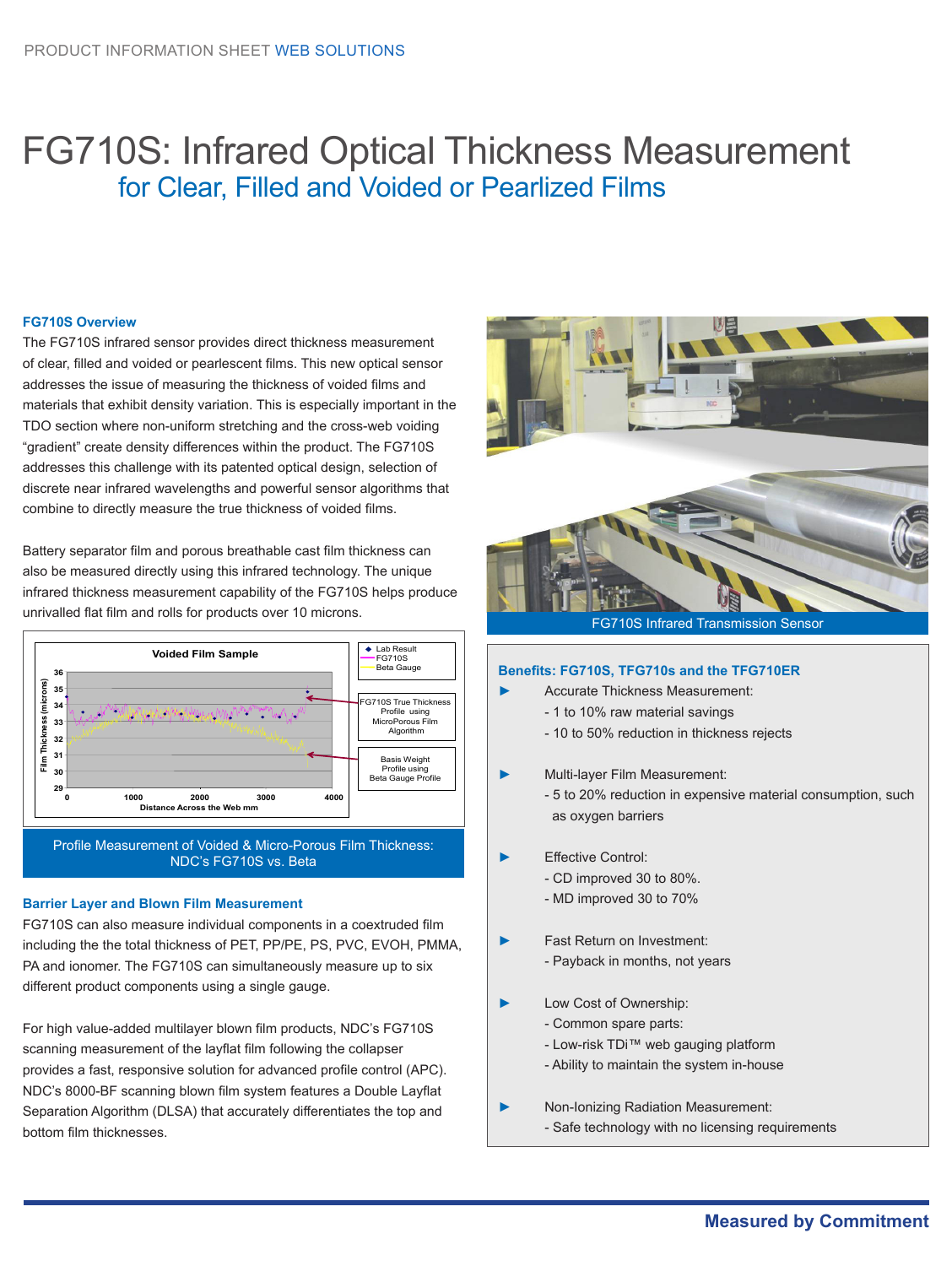### TFG710S: Infrared Optical Thickness Measurement for Thin Biaxially Orientated BOPP, BOPET and BOPA Films

#### **TFG710S Overview**

The TFG710S is primarily designed for accurate, high-resolution thickness measurement of thin biaxially-oriented films, capable of measuring down to 1 micron on clear BOPP and BOPET.

The ability of conventional infrared gauges to measure very thin films is limited by the fact that the passing light through them generates an optical fringe interference effect (OFI) that significantly diminishes their accuracy. This occurs most noticably when the film thickness decreases to below 10 microns. The measurement technique used in the TFG710S gauge automatically measures and cancels out OFI.

Light from a quartz halogen lamp is directed through a light engine. A proportion of this light is directed by a beam splitter to an internal Reference Detector that provides an accurate measurement of the outgoing light from the transmitter head. This ensures the long-term measurement stability by removing the effects of lamp ageing for example.

Following the beam splitter, the light travels through the film and is detected by the Sample Light Detector in the receiver head. Some of the transmitted light is reflected from the surface of the film, which is

then collected by a mirror in the transmitter and sent back through the film onto a Reflected Light Detector in the receiver head. The combined signals from the Sample, Reflected light and Reference Detectors are used to accurately calculate film thickness using proprietary algorithms that eliminate the influence of optical interference.



TFG710S and TFG710ER Infrared Transmission Sensors

### TFG710ER: Extended Range Infrared Sensor for Thin CPE, CPP and Stretch Films

#### **TFG710ER Overview**

The TFG710ER (Extended Range) has been specifically engineered for measuring clear and filled (not voided) polymeric films across a wide range of products and thicknesses.

The versatile TFG710ER film gauge shares the same unique patented optical engine as the TFG710S that negates the effect of optical fringe interference (OFI). It's discrete near infrared measurement wavelengths and robust sensor algorithms result in an instrument with an extended measurement range that is easy to install, calibrate and maintain. The TFG710ER's optical engine is designed to accurately measure the thickness of PE and PP films between 6 and 200 microns nominal thickness. This unique non-nuclear sensor provides a single gauge solution with high accuracy and overall performance without

compromising the measurement range.

The TFG710ER answers the needs of many CPE and stretch film producers who are down-gauging their products in order to meet sustainability goals and to remain competitive in the marketplace. For example, some processors are successfully manufacturing these films as thin as 6 microns.

In addition to the traditional clear and filled film markets, the TFG710ER film gauge is targeted at manufacturers of CPE and stretch film processes where material cost, sustainability and competitiveness require an accurate, reliable measurement.